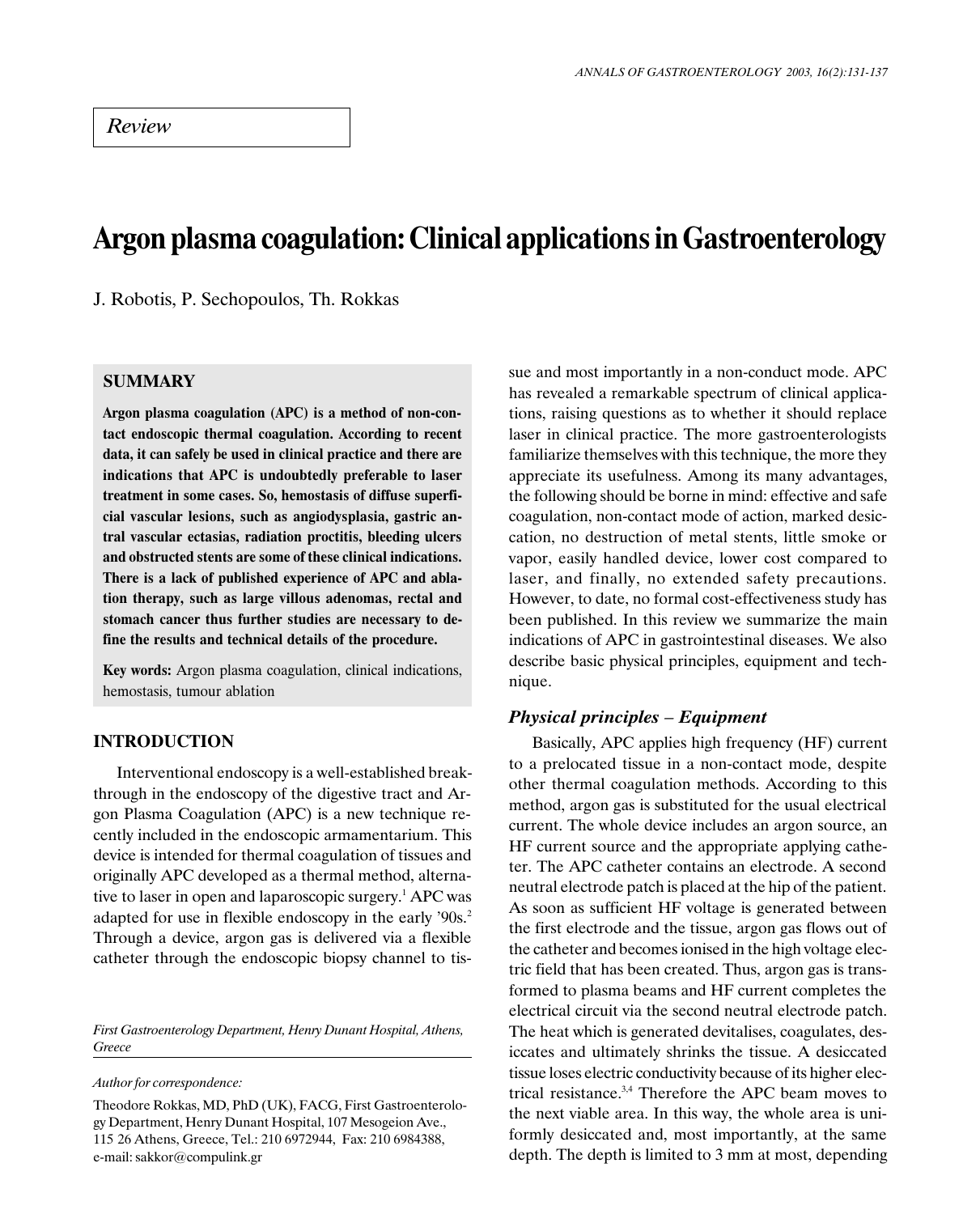upon the application time.<sup>1</sup> The automatically limited depth, as well as the absence of tissue vaporisation, are safety guards against thin wall perforations. Consequently, APC can hardly remove bulky tumour masses.

There are two APC systems available on the market, the ERBE Elektromedizin, Tubingen, Germany; and Conmed, Utica, N.Y. The ERBE type includes an electrosurgical unit that generates a high frequency electrical current, an argon gas cylinder and a gas flow meter. The whole APC apparatus is accompanied by a foot switch to activate both HF current source and gas. There are two types of probe catheters to deliver the argon plasma beam parallel or perpendicular to the catheter axis. These catheters are covered with teflon material and are disposable. There are two sizes available; 2.3 mm in diameter  $-2.2m$  length and 3.2 mm-2.2 m. According to the manufacturer's manual the ERBE argon flow varies from 0.1 L/min to 9 L/min.

## Procedure

The appropriate device settings vary between manufacturers, indications and protocols. There is a step-up concept of power and flow settings so that superficial vascular lesions are treated with settings of 40 to 50 W and 0.8 L/min. Tissue ablation is achieved with settings of up to 70-90 W and 1 L/min.<sup>5</sup> Higher settings result in intralumimal gaseous distension and patient discomfort.

APC is a non-contact technique providing an operative distance from probe to tissue from 2 to 8 mm.<sup>6</sup> If the endoscopist holds the probe too far from the tissue there will be no argon plasma beam at low power settings. On the other hand, tissue contact with the probe results in the untoward effect of tissue-probe sticking and thermal injury. Deep thermal injury allows argon gas to flow into the submucosa, producing pneumatosis and even extraintestinal gas. So tissue contact with the probe should be avoided. There must be no intermediate liquid, (included blood) between the argon probe and the tissue surface, otherwise a coagulation film develops and the underlying tissue surface remains inadequately treated. This has an immediate impact on active bleeding. Thus, surface fluids should be rinsed or sucked out as indicated.<sup>7</sup>

APC is performed by applications of 0.5 to 2 seconds duration.2 The probe tip is directed in a paintbrush-like manner on extended confluent or linear areas. Direct vision of the probe tip is essential, throughout the application. Misdirection of the plasma beam to the endoscope tip may result in video chip damage.<sup>7</sup> Frequent suctions are needed to decompress the intraluminal argon gas and clear the smoke from the visual field. When treating tissue in contact with metal implants such as stents, settings should be reduced. Although there is heterogeneity in study designs, indications and definition of complications that limit the interpretation of safety data, complication rates vary from 0% to 24%.<sup>7</sup>

When combustible gas, such as methane, remains in the organ where APC is to be applied there is a danger of explosion within the organ. The colon must therefore be carefully cleansed before the session. Stenotic areas in the colon should first be dilated with bougienage or ballooning so that possible explosive gases entrapped may be evacuated.<sup>8</sup> In summary, complications that have been reported are gaseous distension, pneumatosis intestinalis, pneumomediastinum and pneumoperitoneum, subcutaneous emphysema, pain, chronic ulceration, stricture, bleeding, transmural burn syndrome, perforation and death. It is therefore highly recommended that APC applications should follow the "10 rules of APC use" (Table 1). Another interesting recommendation is the power limit and single-shot duration of APC, according to various indications (Table 2).

#### Table 1. Practical points of APC use.

- 1. Do not confuse APC with argon laser. They are completely different in physics, application, and effect.
- 2. Always check argon gas flow as well as plasma beam outside the endoscope before inserting the probe into the working channel.
- 3. Advance the APC probe far enough, so that the first black ring is clearly visible in the endoscopic field.
- 4. Always perform APC under continuous visual control.
- 5. Be sure that the APC probe neither touches the target tissue nor is too far away during performance.
- 6. Never press the activated probe against the organ wall or into tissue for this may result in emphysema or wall damage or perforation.
- 7. Do not touch metal stents directly with the APC probe; keep the appropriate distance.
- 8. Avoid overinflation by checking for abdominal distention; deflate repeatedly as indicated.
- 9. Set the power limit of the electrosurgical unit and the duration of the APC supply as indicated by the affected organ (e.g. upper limit of max. 50 Watt in the right colon or cecum, but higher for tumor ablation).
- 10. Many short duration applications are more effective than a few long-duration ones. Control the penetration depth by altering the duration rather than lowering the settings.

Adapted from<sup>8</sup>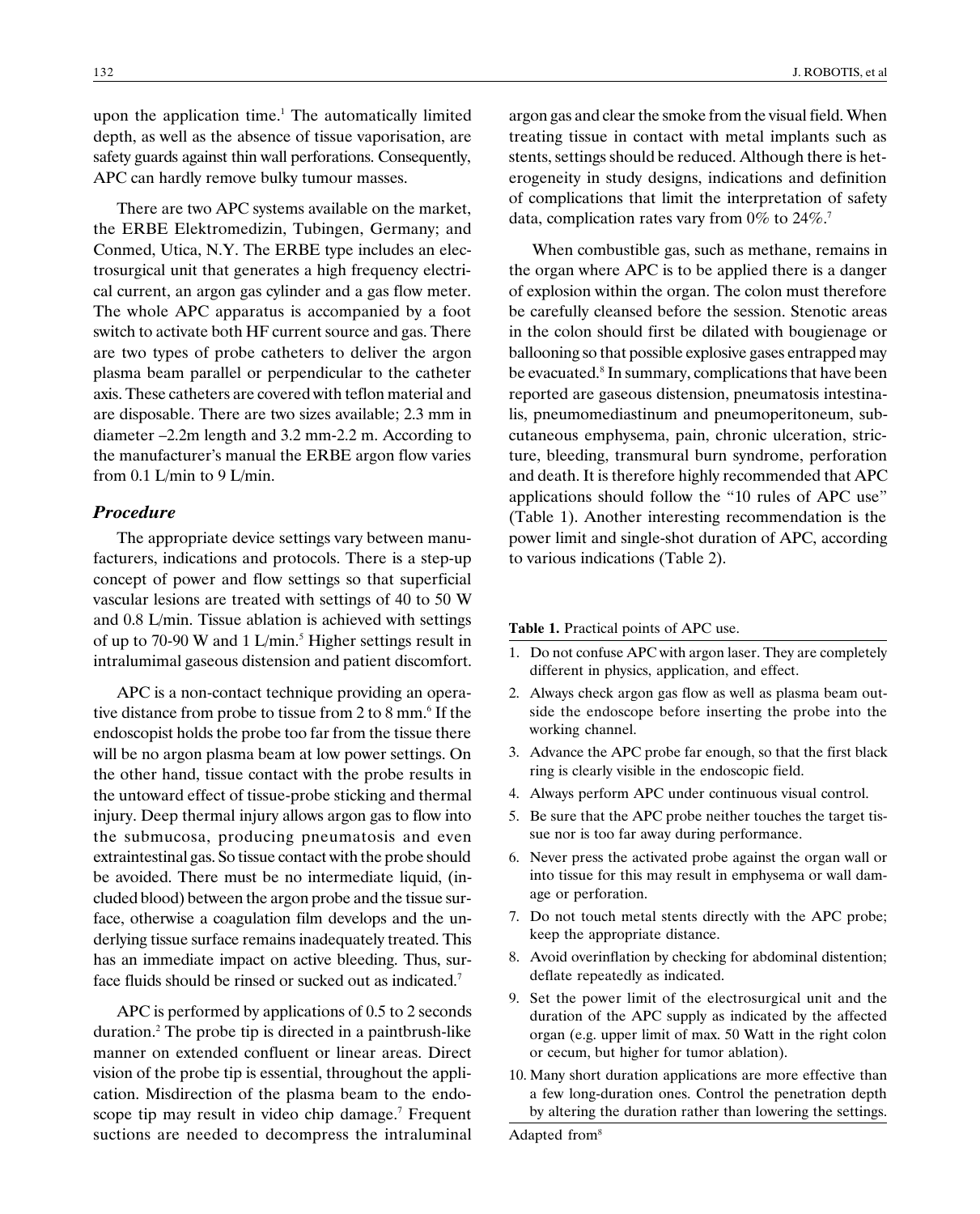|                                                                    | <b>Power limit</b> | Single shot duration |
|--------------------------------------------------------------------|--------------------|----------------------|
|                                                                    | (Watts)            | (seconds)            |
| Normal settings for esophagus, stomach, small intestine and rectum | 60-80              | $1 - 3$              |
| Stomach                                                            | 70-99              | $1 - 3$              |
| Stent in-over growth conditioning of fistula                       | 60                 | $1 - 3$              |
| Large tumours (over $1.5$ cm)                                      | 99                 | $3-10$               |
| Medium size (from $0.5-1.5$ )                                      | 80                 | $3-5$                |
| Small tumours                                                      | 60                 | $0.5 - 5$            |
| Right colon                                                        | $40 - 50$          | $0.1 - 0.5 - 1$      |
| Remaining colon                                                    | $40 - 60$          | $1-2$                |

|  | Table 2. Power limit and single shot duration in APC application. |  |  |  |  |  |
|--|-------------------------------------------------------------------|--|--|--|--|--|
|--|-------------------------------------------------------------------|--|--|--|--|--|

Adapted from8

## Indications and efficacy

Basically, there are two main axes of APC use in clinical practice; hemostasis and ablation. The best results are expected to be found in hemorrhagic lesions. However, ablation still remains a fascinating practice for the endoscopist and quite helpful to patients, at least as a palliative therapy.

## **Hemostasis**

APC has been involved in the treatment of vascular ectasias, bleeding ulcers, and bleeding varices.

1. Vascular Ectasias. This is a general term involving lesions located in the upper or lower gastrointestinal track. More specifically, APC has been used in the treatment of gastric antral vascular ectasias (GAVE) formerly known as watermelon, sporadic or inherited angiodysplasias, hemorrhagic telangiectasias and post-radiation enteropathy or proctopathy.<sup>4,9-13</sup>

GAVE can successfully be eliminated by APC<sup>14</sup>. In one study, 17 patients were treated with this technique in 1 to 4 sessions. After 30.4 months follow-up GAVE recurred and needed further treatment in only 5 of them.15 In another study, disappearance of bleeding and endoscopic improvement was observed even in the first session.16 In the case of angiodysplasias, the number of patients treated and the follow-up are enough to conclude that APC is a safe method of treatment compared to laser. $4,9,14-18$  Although perforation is rare, about 0.31  $\%$ ,<sup>19</sup> it is still possible. Other side-effects that have been reported are submucosal emphysema usually mild,<sup>19</sup> inflammatory polyps<sup>20</sup> and gas explosion.<sup>21</sup>

There are many studies suggesting efficient results among patients with post-radiation proctopathy.<sup>11,22-</sup>  $27$  In the above studies, various definitions of response to treatment were applied. Thus, clinical success varies from 90% to 94%, while complete disappearance of bleeding from 81% to 86%. Despite angiectasias, side-effects are more common during treatment for post-radiation proctopathy, rising to  $14\%$ <sup>25</sup> This higher side-effect rate seems to be associated with the power setting of the device. So a power of less than 45 W should be used to avoid injuries to a fragile, thinned rectal wall, previously irradiated. Among the side-effects there are symptom-free stenosis as well as pain which can be treated with the usual analgesics. Only one perforation and one extensive necrosis have been reported.<sup>25</sup>

2. Bleeding ulcers. There are studies suggesting a favourable result of APC in stopping a bleeding peptic ulcer.<sup>2,28,29</sup> The operative distance between the APC probe and the tissue was 2 to 8 mm and the power setting 40 and 70W.<sup>29</sup> When APC was compared to the heater probe as a hemostatic device the results were similar. Argon plasma coagulation provided faster hemostasis.29 However, this was a small randomised trial with limited statistical power. We should always keep in mind the pros and cons previously reported in the procedure section. There has been concern that it may have an inadequate effect if blood interferes between APC beam and the tissue, especially in spurting bleeding. Additionally, care must be taken to avoid submucosal accumulation of the gas, which may lead to delayed perforation. No major complication has been observed during APC procedure except for transient pain and tachycardia due to gut overinflation.<sup>29</sup> APC has also been used in diffuse bleeding from a large area, coagulation disorders and tumour bleeding.<sup>17</sup> Finally, APC has success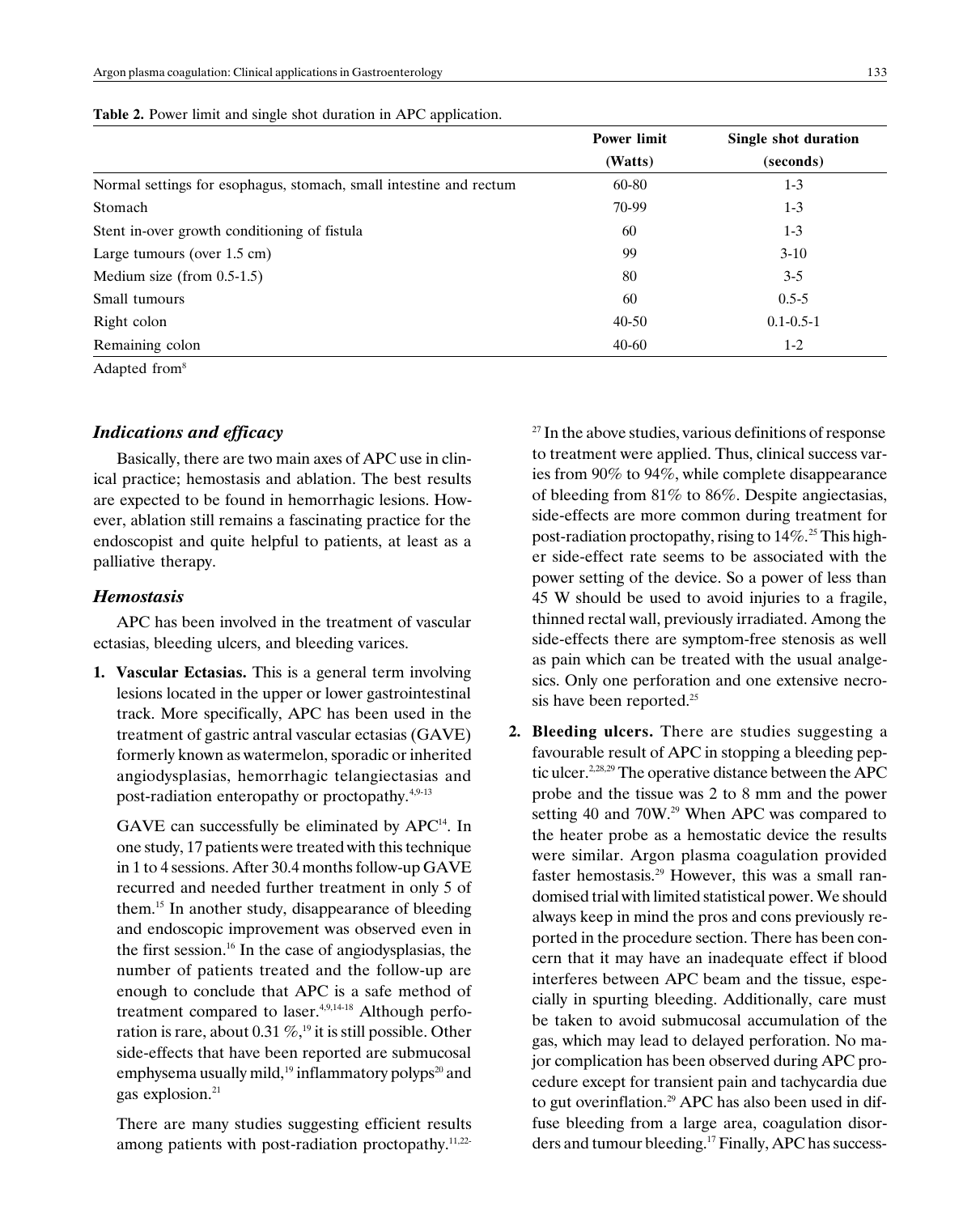fully been involved in the treatment of active bleeding due to Dieulafoy's lesion.<sup>8</sup>

3. Bleeding varices. To date, there are two reported randomised controlled studies of 30 patients each, indicating that APC appliance of the distal oesophageal mucosa after banding ligation of oesophageal varices, is safe and effective for reducing the rate of variceal recurrence.<sup>6,30</sup> According to the above studies, the mean power output was 60W, while the sessions of each patient ranged from 1-3. During the procedure, circumferential coagulation of the entire oesophageal mucosa was performed, starting from the Z line to 5 cm proximally. Immediate complications were transient fever, dysphagia, and retrosternal pain/ discomfort. All of them resolved spontaneously within 24 hours. At a mean follow-up of 16 months (range 9-28 months) variceal recurrence was significantly less frequent in the APC group. Table 3 compares APC vs. laser treatment in various hemostatic indications.

## Ablation

APC has always been used for the treatment of benign and malignant tumours of the digestive tract. Results of each indication except oesophageal cancer are presented in table 3.

1. Barrett oesophagus. A number of case series report the use of APC in treating Barrett oesophagus, including patients with low-grade dysplasia or adenocarcinoma in situ.31-39 Best results were obtained in short segment non-circumferential Barrett.<sup>33</sup> Most patients were under concurrent high dose proton pump inhibitor therapy. Additionally, some others had undergone anti-reflux surgery. Although the data in the above studies present a great variability, successful ablation of Barrett oesophagus was achieved in 68% of patients, after a mean 2.5 sessions per patient. The follow up was 6 to 36 months.<sup>31,33,35,36</sup>

There have been post-ablation complications, which can be mild or serious: chest pain and odynophagia within 3 to 10 days, high fever and pleural effusions.<sup>36</sup> In addition, mild complications include severe oesophagitis requiring transfusion, oesophageal strictures, pneumomediastinum and subcutaneous emphysema.33,36,40 A true perforation with consequent death reported in one patient is an example of a complication.38 Finally, we should not forget that Barrett island relapsing under a normal-appearing mucosa, as well as a true adenocarcinoma, have been reported.33,41 This is an alarm message that should always keep endoscopists alert. To date, Barrett's oesophagus ablation by APC remains investigational, and could not be suggested as a routine therapeutic option.

- 2. Polyps and remnant adenomatous tissue after polypectomy. The usefulness of APC device as a complimentary step following piecemeal snare polypectomy has been reported in two studies. $42,43$  According to one study, 15 out of 30 patients had complete eradication of the residual adenomatous tissue after one session of APC and all of them after two sessions.<sup>43</sup> Additionally, APC has been applied as a first step therapy for the ablation of intestinal polyps or papillomatosis in case series.<sup>4,8,9</sup> For example, multiple small polyps, as in familial adenomatous polyposis syndrome have easily been fulgurated by APC.<sup>44</sup> However, long-term results are not available.
- 3. Debulking malignant tumours. Tumour debulking is an APC indication. In a large study APC was applied as palliative therapy in 83 patients with oesophageal and gastric cardia tumours. Recanalization was managed in 58% allowing normal food passage and

| <b>Indications</b> | Angiodysplasia |             |            | Gave      | <b>Radiation Proctitis</b> |                | <b>Bleeding Ulcer</b> |  |
|--------------------|----------------|-------------|------------|-----------|----------------------------|----------------|-----------------------|--|
| <b>Technique</b>   | <b>APC</b>     | Laser       | <b>APC</b> | Laser     | <b>APC</b>                 | Laser          | <b>APC</b>            |  |
| No of patients     | 65             | 205         | 16         | 45        | 129                        | 47             | 27                    |  |
| <b>Success</b>     | 68-100%        | 78-82%      | 75%        | 86%       | 91%                        | 87%            | 93%                   |  |
| Recurrence         | ND             | $15 - 47\%$ | ND         | ND        | $\theta$                   | <b>ND</b>      | 15%                   |  |
| Complications      | $2.5\%$        | $2 - 5\%$   | $4\%$      | <b>ND</b> | 7%                         | ND             | 0                     |  |
| No of sessions     | $1-3$          | $1-3$       | $1-8$      | ND        | $1 - 4$                    | $1 - 3$        | ND.                   |  |
| <b>MNS</b>         | $1.3 - 2$      |             | 2          | $2 - 5$   | 2.24                       | $\overline{c}$ | ND                    |  |
| Follow up (months) | $1.5 - 14$     | 11.5-19.5   | $1 - 14$   | 3         | $1-48$                     | 14             | ND                    |  |

Table 3. Comparison of results of APC and laser treatment in hemorrhagic lesions.

ND: no data, MNS: mean number of sessions

Adapted from<sup>16</sup>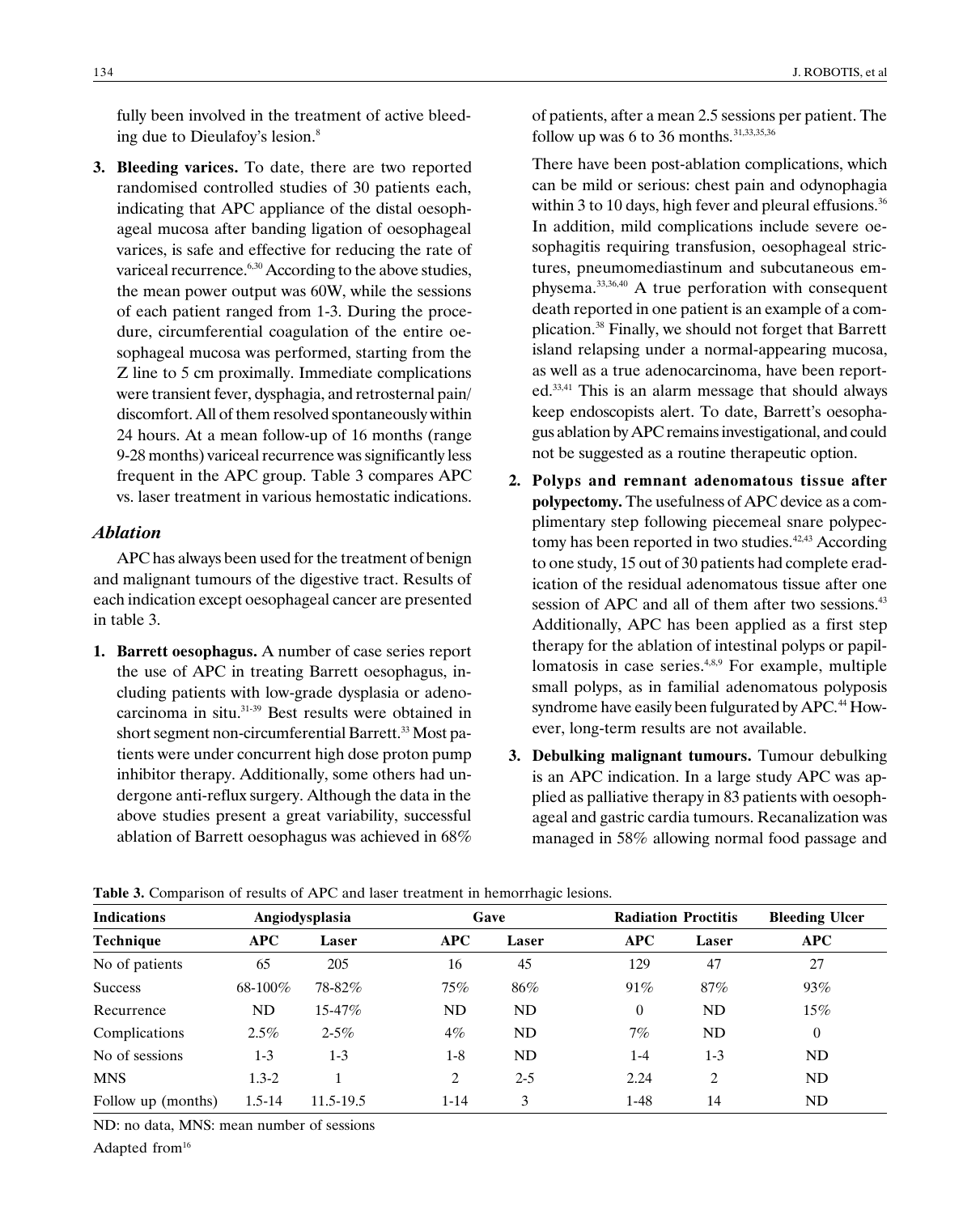dysphagia relief even after one session. Twenty-six percent needed two sessions, while the rest reported dysphagia score improvement by at least one grade. Perforation occurred in 8.3% of patients and was treated conservatively in all but one.<sup>45</sup> Other reports have also strengthened the previous findings for a successful treatment of dysphagia, in a total of over 152 patients.<sup>45-48</sup> Additionally, APC has been used in association with other treatments, like dilatation, radiotherapy, and chemotherapy<sup>45,46</sup> or just before stenting.<sup>4,45</sup> The APC has been used in small series to treat tumours of the ampula of Vater and nonsuperficial colonic tumours.4,9 In another study, patients with oesophageal, stomach and rectal cancer, staged by EUS and histology as T 1 were treated by APC. The treatment achieved local response in 9 out of 10 patients over a 9.5 months follow-up.<sup>49</sup> Table 4 summarises the results of APC and laser treatment in benign and malignant tumours and preneoplastic lesions.

4. Miscellaneous. Dysplastic heterotopic mucosal ablation, tumour ingrowth or overgrowth in metal stents or cut off displaced metal stents are some other interesting applications of APC.2,37,50-53 Post-interventional hemostasis required, for example, after polypectomy, mucosectomy, or bougienage can be achieved by APC. A special indication of APC is septotomy in Zenker's diverticulum.<sup>9,54</sup> According to the above studies, APC seems to be an effective and safe tool, in order to offer patients a therapy other than open surgery. Finally, the condition of fistulas prior to the use of fibrin glue is an extra indication for APC. This situation requires a superficial destruction of the epithelium around the opening and within the fistula. This process enhances adhesion of the glue for closing the fistula.

To summarise, the use of APC has recently been expanded and will continue. Although such a development is welcome, there is still a necessity for further studies to refine assessment of results and technical details of the procedure. However, it seems that APC is best accepted for hemostasis while there is limited data with regard to ablation therapy.

| <b>Indication</b> | <b>Rectal Ca</b> |                    | <b>Dysplasia</b><br><b>Superficial Ca</b> | <b>Residues</b> post<br>polypectomy<br>multiple polyps |                | 0<br>Large villous<br>adenoma |             | <b>Gastric Ca</b> | <b>Barret</b> |                |
|-------------------|------------------|--------------------|-------------------------------------------|--------------------------------------------------------|----------------|-------------------------------|-------------|-------------------|---------------|----------------|
| Technique         | <b>APC</b>       | Laser              | APC                                       | <b>APC</b>                                             | Laser          | APC                           | Laser       | <b>APC</b>        | APC           | Laser          |
| No of pts         | 6                | 63                 | 16                                        | 72                                                     | 21             | 28                            | 244         | 10                | 57            | 19             |
| <b>Success</b>    | 6/6              | 75-82%             | 94%                                       | $100\%$                                                | 100%           | $100\%$                       | 84-92%      | $80\%$            | 38/57         | 59%            |
| Recurrence        | $\theta$         | 85%                | $\overline{0}$                            | ND                                                     | $\overline{0}$ | ND                            | $26 - 29\%$ | ND                | ND            | ND             |
|                   |                  | at $12 \text{ mo}$ |                                           |                                                        |                |                               |             |                   |               |                |
| Complication      | $\mathbf{0}$     | $16\%$             | $\overline{0}$                            | 17%                                                    | ND             | $\theta$                      | 5.6%        | $\overline{0}$    | 5/57          | $\overline{0}$ |
| No of sessions    | $1 - 5$          | ND                 | $1-2$                                     | $1-9$                                                  | ND             | $1 - 5$                       | ND          | $1 - 21$          | $1 - 7$       | 1-6            |
| <b>MNS</b>        | 2.7              | 3/2                | ND                                        | $1-3$                                                  | 5              | $1.5 - 3$                     | $3.6 - 6.7$ | 4.9               | 2.2           | ND             |
| Follow up (mo)    | ND               | ND                 | $5-14$                                    | $1 - 12$                                               | 60             | $3-18$                        | 17-57       | ND                | 6             | ND             |

Table 4. Comparison of results of APC and laser treatment in benign and malignant tumours and in preneoplastic lesions

ND: no data, MNS: mean number of sessions

Adapted from<sup>16</sup>

## **REFERENCES**

- 1. Farin G, Grund KE. Technology of argon plasma coagulation with particular regard to endoscopic applications. Endoscop Surg 1994; 2:71-77.
- 2. Grund KE, Storek D, Farin G. Endoscopic argon plasma coagulation (APC). First clinical experiences in flexible endoscopy. Endoscop Surg 1994; 2:42-46.
- 3. Watson JP, Bennett MK, Griffin SM, Mattewson K. The tissue effect of argon plasma coagulation on esophageal and gastric mucosa. Gastrointest Endosc 2000; 52:342-345.
- 4. Johanns W, Luis W, Janssen J, Kahl S, Greiner L. Argon plasma coagulation (APC) in gastroenterology: experimental and clinical experiences. Eur J Gastroenterol Hepatol 1997; 9:581-587.
- 5. Waye J. How I use the argon plasma coagulator. Clin Perspect Gastroeterol 1999; 249-252.
- 6. Nakamura S, Mitsunaga A, Murata Y, Suzuki S, Hayashi N. Endoscopic induction of mucosal fibrosis by argon plasma coagulation (APC) for esophageal varices: a prospective randomized trial of ligation plus APC vs. ligation alone. Endoscopy 2001; 33:210-215.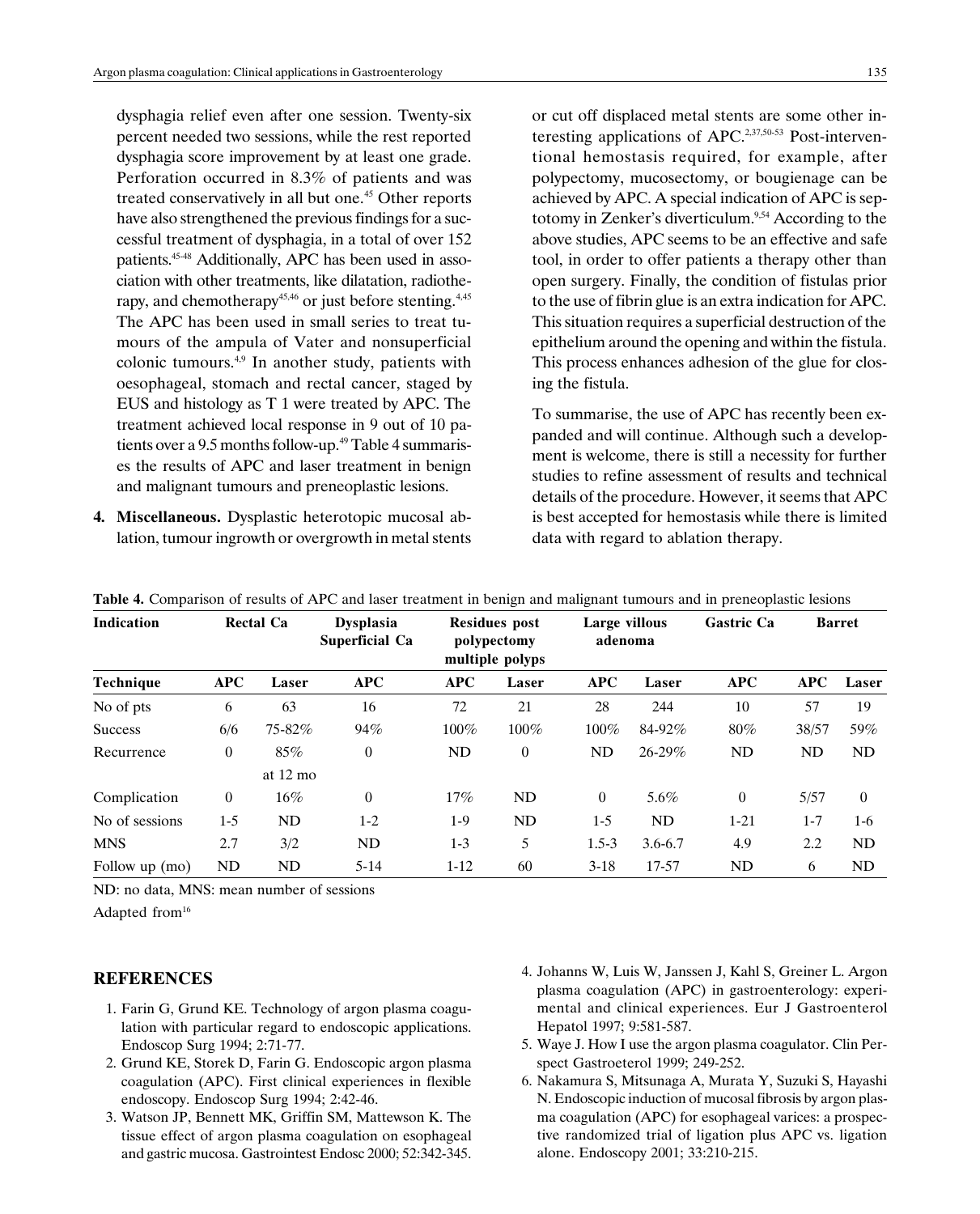- 7. Anonymous. The argon plasma coagulator. Gastrointest Endosc 2002; 55:807-810.
- 8. Grund KE, Farin G. Clinical application of argon plasma coagulation in flexible endoscopy. In: Practice of therapeutic endoscopy. Saunders edit 2001;87-99.
- 9. Wahab PJ, Mudler CJJ, Den Hartog G, Thies JE. Argon plasma coagulation in flexible gastrointestinal endoscopy: Pilot experiences. Endoscopy 1997; 29:176-181.
- 10. Shudo R, Yazaki Y, Sakurai S, Uenishi H, Yamada H, Sugawara K. Diffuse antral vascular ectasia: EUS after argon plasma coagulation. Gastrointest Endosc 2001; 54:636-642.
- 11. Rolachon A, Papillon E, Fournet J. Is argon plasma coagulation an efficient treatment for digestive system vascular malformation and Radiation proctitis? Gastroenterol Clin Biol 2000; 24:1205-1210.
- 12. Smith S, Wallner K, Dominitz JA, Han B, True L, Sutlief S, et al. Argon plasma coagulation for rectal bleeding after prostate brachytherapy. Int J Radiat Oncol Biol Phys 2001; 51:636-642.
- 13. Kitamura T, Tanabe S, Koizumi W, Ohida M, Saigengi K, Mitomi H. Rendu-Osler-Weber disease successfully treated by argon plasma coagulation. Gastrointest Endosc 2001; 39:447-452.
- 14. Abedi M, Haber GB. Watermelon stomach. Gastroenterologist 1997; 5:179-184.
- 15. Probst A, Scheubel R, Wienbeck M. Treatment of watermelon stomach (GAVE syndrome) by means of endoscopic argon plasma coagulation (APC): long-term outcome. Zeitschrift fur Gastroenterologie 2001; 39:447-452.
- 16. Canard JM, Vedrenne B. Clinical application of argon plasma coagulation in gastrointestinal endoscopy: Has the time come to replace the laser? Endoscopy 2001; 33:353-357.
- 17. Waye JD, GrundKE, Farin G. Argon plasma coagulation  $(APC)$ -clinical usefulness in inflexible endoscopy. Gastrointest Endosc 1996; 43:306.
- 18. Cohen J, Abebi M, Haber G et al. Argon plasma coagulation: a new effective technique of non-contact thermal coagulation. Experience in 44 cases of GI angiomata. Gastrointest Endosc 1996; 43:293.
- 19. Hoyer N, Thouet R, Zellweger U. Massive pneumoperitoneum after argon plasma coagulation. Endoscopy 1998; 30:S44-S45.
- 20. Schmeck-Lindenau HJ, Kurtz W, Heine M. Inflammatory polyps: an unreported side effect of argon plasma coagulation. Endoscopy 1998; 30:S93-S94.
- 21. Zinsser E, Will U, Gottschalk P, Bosseckert H. Bowel gas explosion during argon plasma coagulation. Endoscopy 1999; 31:S26.
- 22. Silva RA, Correia AJ, Dias LM, Viana HL, Viana RL. Argon plasma coagulation therapy for hemorhagic radiation proctosigmoiditis. Gastrointest Endosc 1999; 50:221-224.
- 23. Fantin AC, Binek J, Suter WR, Meyenberger C. Argon beam coagulation for treatment of symptomatic radiation proctitis. Gastrointest Endosc 1999; 49:515-518.
- 24. Chutkan R, Lipp A, Waye J. The argon plasma coagulator: a new and effective modality for treatment of symptomatic radiation proctitis. Gastrointest Endosc 1997; 45:AB27.
- 25. Vedrenne B, Canard JM, Bader R, et al. Traitement des rectites radiques par la coagulation au plasma argon (CPA). Gastroenterol Clin Biol 2000; 24:A2.
- 26. Kaasis, Oberti E, Burtin P, Boyer J. Argon plasma coagulation therapy for the treatment of hemorhagic radiation proctitis. Endoscopy 2000; 32:673-676.
- 27. Tam W, Moore J, Schoeman M. Treatment of radiation proctitis with argon plasma coagulation. Endoscopy 2000; 32:667-672.
- 28. Grund KE, Straub T, Farin G. New hemostatic techniques: argon plasma coagulation. Baillieres Best Pract Res Clin Gastroenterol 1999; 13:67-84.
- 29. Cipolletta L, Bianco MA, Rotondano G, Piscopo R, Prisco A, Garofano ML. Prospective comparison of argon plasma coagulation and heater probe in the endoscopic treatment of major peptic ulcer. Gastrointest Endosc 1998; 48:191-195.
- 30. Cipolletta L, Bianco MA, Rotondano G, Marmo R, Meucci C, Piscopo R. Argon plasma coagulation prevents variceal reccurence after band ligation of esophageal varices: preliminary results of a prospective randomized trial. Gastrointest Endosc 2002; 56:467-471.
- 31. Dumoulin FL, Terjung B, Neubrand M, Scheurlen C, Fisher HP, Sauerbruch T. Treatment of Barrett's oesophagus by endoscopic argon plasma coagulation. Endoscopy 1997; 29:751-753.
- 32. Mork H, Barth T, Kreipe H-H, Kraus M, Al Taie O, Jakob F, et al. Reconstitution of squamous epithelium in Barrett's oesophagus with endoscopic argon plasma coagulation: a prospective study. Scand J Gastroenterol 1998; 33:1130-1134.
- 33. Van Laethem JL, Cremer M, Peny MO, Delhaye M, Deviere J. Eradicaton of Barrett's mucosa with endoscopic argon plasma coagulation and acid suppression: immediate and mid term results. Gut 1998; 43:747-751.
- 34. Tigges H, Fuchs KH, Maroske J, Fein M, Freys SM, Muller J, et al. Combination of and anti-reflux surgery for treatment of Barrett's oesophagus. J Gastrointest Surg 2001; 5:251-259.
- 35. Van Laethem JL, Jagodzinski R, Peny MO, Cremer M, Deviere J. Argon plasma coagulation in the treatment of Barrett's high-grade dysplasia and adenocarcinoma. Endoscopy 2001; 33:257-261.
- 36. Pereira-Lima JC, Busnello JV, Saul C, Toneloto EB, Lopes CV, Rynkowski CB et al. High power setting argon plasma coagulation for the eradication of Barrett's oesophagus. Am J Gastroenterol 2000; 95:1661-1668.
- 37. Schultz H, Miehlke S, Antos D, Schentke KU, Vieth M, Stolte M, et al. Ablation of Barrett's epithelium by endoscopic argon plasma coagulation in combination with highdose omeprazole. Gastrointest Endosc 2000; 51:659-663.
- 38. Byrne JP, Armostrong GR, Attwood SE. Restoration of the normal squamous lining in Barrett's oesophagus by argon beam plasma coagulation. Am J Gastroenterol 1998; 93:1810-1815.
- 39. Morris CD, Byrne JP, Armostrong GR, Attwood SE. Prevention of the neoplastic progression of Barrett's oesophagus by endoscopic argon beam plasma ablation. Br J Surg